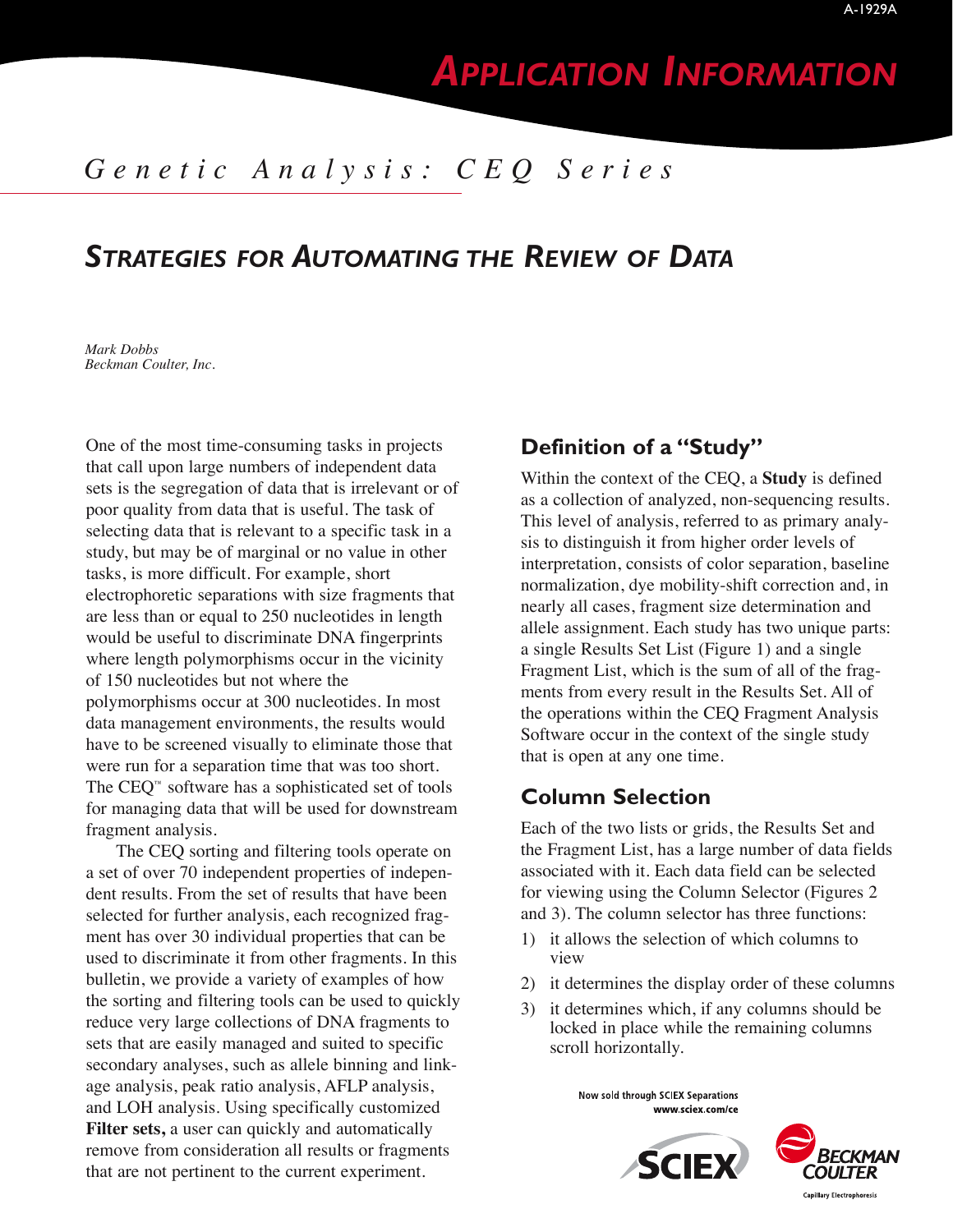| <i><b>Abbreviated</b></i><br><b>Full Description</b><br><b>Description</b> |                                                    | <b>Abbreviated</b><br><b>Description</b> | <b>Full Description</b>          |  |  |
|----------------------------------------------------------------------------|----------------------------------------------------|------------------------------------------|----------------------------------|--|--|
| % peaks asymm                                                              | Percentage of size calibration                     | D3 spiky peaks                           | Spiky peaks $>1$ D3              |  |  |
|                                                                            | peaks with asymmetry $> 0.2$                       | D4 fragments unsized                     | Fragments not sized D4           |  |  |
| analysis outcome                                                           | Analysis Status                                    | D4 broad peaks                           | Broad peaks >1 D4                |  |  |
| analysis param date                                                        | Date Parameters Modified                           | D4 fragments $<$ 5% out                  | Fragments outside calibration    |  |  |
| analysis parameters                                                        | Analysis Parameter Set                             |                                          | range by $<$ than 5% - D4D4      |  |  |
| avg current (microA)                                                       | <b>Average Separation Current</b>                  |                                          | quant std missed Expected        |  |  |
| capillary                                                                  | Capillary                                          |                                          | Quantity standard not found D4   |  |  |
| channel 1 baseline                                                         | Average Baseline Level Ch1                         | D4 spiky peaks                           | Spiky peaks >1 D4                |  |  |
| channel 1 overrange                                                        | Overrange signal Channel 1                         | denature time                            | <b>Denature Duration</b>         |  |  |
| channel 1 rms noise                                                        | Raw Data RMS Noise Ch1                             | filter ID                                | Filter ID                        |  |  |
| channel 2 baseline                                                         | Average Baseline Level Ch2                         | low D1 SNR                               | $>50\%$ of peaks in D1 are       |  |  |
| channel 2 overrange                                                        | Overrange signal Channel 2                         |                                          | $<10$ x rms baseline noise       |  |  |
| channel 2 rms noise                                                        | Raw Data RMS Noise Ch <sub>2</sub>                 | low D2 SNR                               | $>50\%$ of peaks in D2 are       |  |  |
| channel 3 baseline                                                         | Average Baseline Level Ch3                         |                                          | $<10$ x rms baseline noise       |  |  |
| channel 3 overrange                                                        | Overrange signal Channel 3                         | low D3 SNR                               | $>50\%$ of peaks in D3 are       |  |  |
| channel 3 rms noise                                                        | Raw Data RMS Noise Ch <sub>3</sub>                 |                                          | $<10$ x rms baseline noise       |  |  |
| channel 4 baseline                                                         | Average Baseline Level Ch4                         | low D4 SNR                               | $>50\%$ of peaks in D4 are       |  |  |
| channel 4 overrange                                                        | Overrange signal Channel 4                         |                                          | $<$ 10 x rms baseline noise      |  |  |
| channel 4 rms noise                                                        | Raw Data RMS Noise Ch4                             | minimum peak height                      | Relative Peak Height Threshold   |  |  |
| current chng (%/min)                                                       | Relative Average Separation                        |                                          | (Include Peaks)                  |  |  |
|                                                                            | <b>Current Slope</b>                               | no. cal stds missed                      | Number of calibration size       |  |  |
| current noise (%)                                                          | Relative Standard Deviation of                     |                                          | standards not found              |  |  |
|                                                                            | Separation Current                                 | no. dyes in sample                       | Number of Dyes                   |  |  |
| D1 fragments unsized                                                       | Fragments not sized D1                             | no. siz stds missed                      | Number of size standards         |  |  |
| D1 broad peaks                                                             | Broad peaks >1 D1                                  |                                          | not found                        |  |  |
|                                                                            | D1 fragments <5% out Fragments outside calibration | number pks D1                            | Number of Peaks in D1            |  |  |
|                                                                            | range by $<$ than 5% - D1                          | number pks D2                            | Number of Peaks in D2            |  |  |
|                                                                            | D1 fragments >5% out Fragments outside calibration | number pks D3                            | Number of Peaks in D3            |  |  |
|                                                                            | range by $>$ than 5% - D1                          | number pks D4                            | Number of Peaks in D4            |  |  |
| D1 quant std missed                                                        | <b>Expected Quantity standard not</b>              | peak slope threshold                     | Slope Threshold                  |  |  |
|                                                                            | found D1                                           | result                                   | <b>Result Name</b>               |  |  |
| D1 spiky peaks                                                             | Spiky peaks >1 Ch1                                 | result date                              | Date Result Modified             |  |  |
| D2 fragments unsized                                                       | Fragments not sized D2                             | sample                                   | Sample Name                      |  |  |
| D2 broad peaks                                                             | Broad peaks >1 D2                                  | sample date                              | Date Sample Collected            |  |  |
| D2 fragments $<$ 5% out                                                    | Fragments outside calibration                      | separation method                        | Separation Method                |  |  |
|                                                                            | range by $<$ than 5% - D2                          | separation temp                          | Capillary Temperature            |  |  |
|                                                                            | D2 fragments >5% out Fragments outside calibration | separation time                          | <b>Total Separation Duration</b> |  |  |
|                                                                            | range by $>$ than 5% - D2                          | separation voltage                       | Separation Voltage               |  |  |
| D <sub>2</sub> quant std missed                                            | <b>Expected Quantity standard</b>                  | size cal corr coef                       | Size Calibration Correlation     |  |  |
|                                                                            | not found D2                                       |                                          | Coefficient                      |  |  |
| D2 spiky peaks                                                             | Spiky peaks >1 D2                                  | size cal fit std dev (nt)                | Size Calibration Standard        |  |  |
| D3 fragments unsized                                                       | Fragments not sized D3                             |                                          | Deviation                        |  |  |
| D3 broad peaks                                                             | Broad peaks >1 D3                                  | size standard                            | Size Standard Name               |  |  |
|                                                                            | D3 fragments <5% out Fragments outside calibration | used data spectra                        | Dye spectra estimated from data  |  |  |
|                                                                            | range by $<$ than 5% - D3                          | used system spectra                      | Used system dye spectra          |  |  |
|                                                                            | D3 fragments >5% out Fragments outside calibration | user properties                          | <b>User Properties</b>           |  |  |
|                                                                            | range by $>$ than 5% - D3                          |                                          |                                  |  |  |
| D3 quant std missed                                                        | <b>Expected Quantity standard</b>                  |                                          |                                  |  |  |
|                                                                            | not found D3                                       |                                          |                                  |  |  |

## *Table 1. Results Set Column Fields (Available Filters)*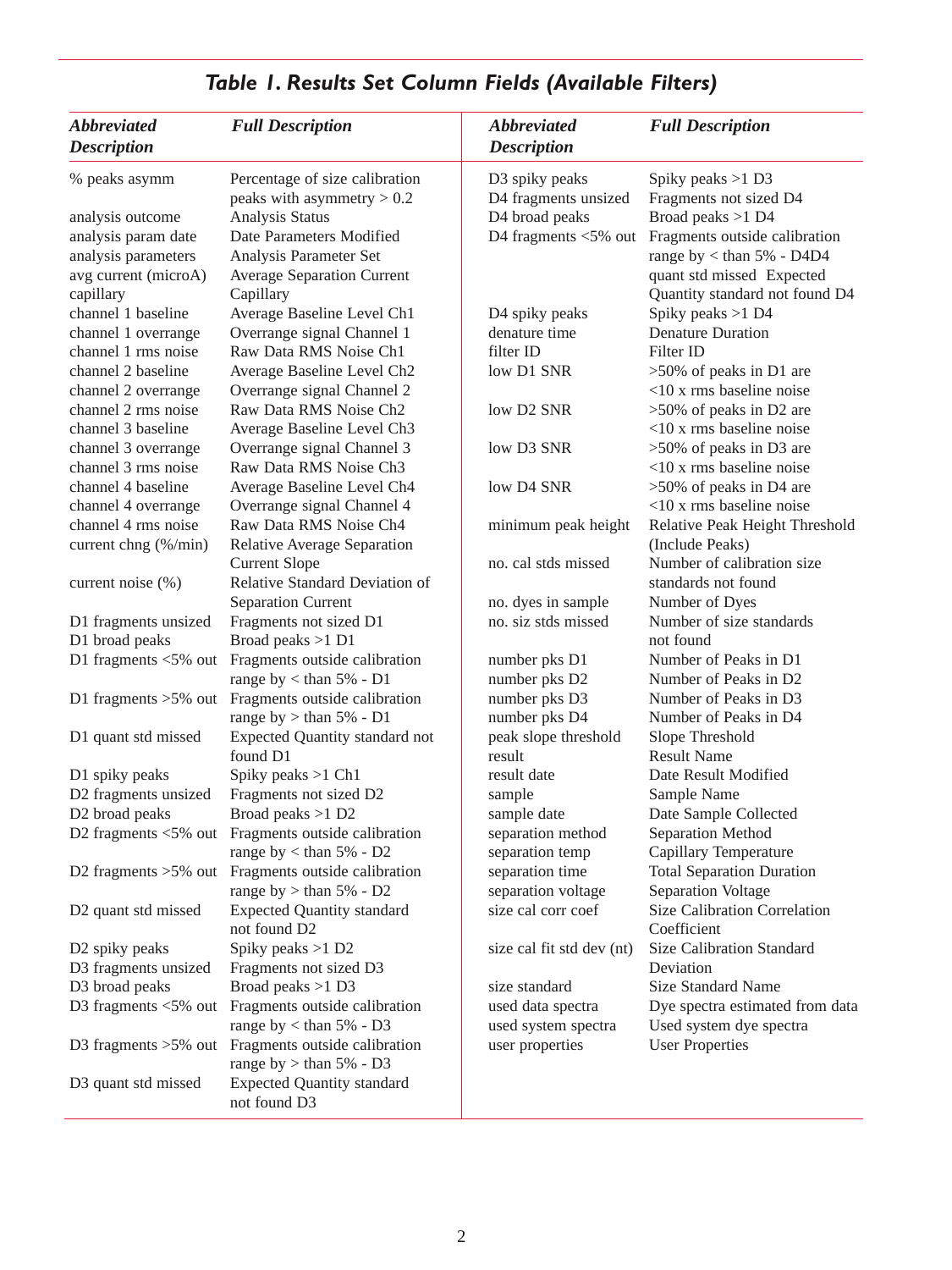| Results                           |                   |                         |                 |                |                                                |                                   |                                 |                |                     |   | <b>Exclusion Filter Set</b>                                        |
|-----------------------------------|-------------------|-------------------------|-----------------|----------------|------------------------------------------------|-----------------------------------|---------------------------------|----------------|---------------------|---|--------------------------------------------------------------------|
| result                            | <b>filter</b> id. |                         | result date     | capillary      | analysis<br>outcome                            |                                   |                                 |                | analysis parameters | 高 | 2387<br><b>M</b> Postyl                                            |
| 85 - D3S2387 - 0.25pmol E0.2      |                   | 03/06/2002 10:50:56     |                 |                | DOTT.                                          | DefaultFragmentAnalysisParameters |                                 |                |                     |   | ID<br>Value(i)<br><b>Name</b><br><b>Operator</b><br>Not Match 2387 |
| 82-D352387-025pmol B02            |                   | 03/06/2002 10:50:58     |                 | 8              | pass                                           | Detaulf ragmentAnalysisParameters |                                 |                |                     |   | result<br>1                                                        |
| 74 - D3S2387 - 0.25pmol BO 2      |                   | 03/06/2002 10:51:06     |                 | ā              | can't identi DefaultFragmentAnalysisParameters |                                   |                                 |                |                     |   | $\frac{2}{3}$<br>size cal corr coef <<br>9999<br>contacts          |
| 10 - D3S2387 - 0.25pmol.BO none   |                   | 03/06/2002 10:52:00     |                 | Ð              | pass                                           | 2387                              |                                 |                |                     |   |                                                                    |
| 33 - D3S2387 - 0.25pmol AD none   |                   | 03/06/2002 10:52:00     |                 | A              | D011                                           | 2387                              |                                 |                |                     |   |                                                                    |
| 4 - 0352387 - 0.25pmol.D01 none   |                   | 03/06/2002 10:52:00     |                 | D              | pace                                           | 2397                              |                                 |                |                     |   |                                                                    |
| 34 - D3S2387 - 0.25pmol B0 none   |                   | 03/06/2002 10:52:02     |                 | B.             | pass.                                          | 2387                              |                                 |                |                     |   |                                                                    |
| 35 - D352387 - 0.25pmol C0 none   |                   | 03/06/2002 10:52:02     |                 | σ              |                                                |                                   |                                 |                |                     |   |                                                                    |
| 36 - D3S2387 - 0.25pmol DO none   |                   | 03/06/2002 10:52:02     |                 | o              | Show Single Result                             |                                   |                                 |                |                     |   |                                                                    |
| 37 - D352387 - 0.25pmol.E0 none   |                   | 03/06/2002 10:52:02     |                 |                | Show Stacked Graph                             |                                   |                                 |                |                     |   |                                                                    |
| 1 - D352387 - 0.25pmol.A01 none   |                   | 03/06/2002 10:52:04     |                 |                | Show Overlay Graph                             |                                   |                                 |                |                     |   |                                                                    |
| 38 - D3S2387 - 0.25pmal F0 nane   |                   | 03/08/2002 10:52:04     |                 |                |                                                |                                   |                                 |                |                     |   |                                                                    |
| 39 - D3S2387 - 0.25cmol G0 none   |                   | 03/06/2002 10:52:04     |                 | G              | Print Report                                   |                                   |                                 |                |                     |   |                                                                    |
| 90 - D352387 - 0.25pmol.B0 2      |                   | 03/06/2002 10:52:04     |                 | в              |                                                |                                   |                                 |                |                     |   |                                                                    |
| 40 - D3S2387 - 0.25pmol.H0 none   |                   | 03/06/2002 10:52:06     |                 | н              | Copy Grid                                      |                                   |                                 |                |                     |   |                                                                    |
| 41 - D3S2387 - 0.25pmol.AD nane   |                   | 03/06/2002 10:52:06     |                 | А              | Export Grid                                    |                                   |                                 |                |                     |   |                                                                    |
| 42 - D352387 - 0.25pmol.B0 none   |                   | 03/06/2002 10:52:06     |                 | B              | Print Grid                                     |                                   |                                 |                |                     |   |                                                                    |
| 43 - D3S2387 - 0.25pmol CO none   |                   | 03/06/2002 10:52:08     |                 | c              |                                                |                                   |                                 |                |                     |   |                                                                    |
| 44 - D3S2387 - 0.25pmol DO none   |                   | 03/06/2002 10:52:08     |                 | Ď              | Re-Analyze Results                             |                                   |                                 |                |                     |   |                                                                    |
| 45 - D352387 - 0.25pmol.E0 none   |                   | 03/06/2002 10:52:08     |                 | Ε              |                                                |                                   |                                 |                |                     |   |                                                                    |
| 46 - D352387 - 0.25 cm ol F0 none |                   | 03/06/2002 10:52:10     |                 | ę              | <b>Exclude Results</b>                         |                                   |                                 |                |                     |   |                                                                    |
| 47 - D3S2387 - 0.25pmol GO none   |                   | 03/06/2002 10:52:10     |                 | G              | Include Results                                |                                   | Ŀ٧                              |                |                     |   |                                                                    |
| 48 - D3S2387 - 0.25pmol H0 none   |                   | 03/06/2002 10:52:10     |                 | н<br>Reset     |                                                |                                   |                                 |                |                     |   |                                                                    |
| 49 - D3S2387 - 0.25cmol.AD none   |                   | 03/06/2002 10:52:10     |                 | A              | √ Show Excluded                                |                                   |                                 |                |                     |   |                                                                    |
| 5 - D3S2387 - 0.25pmol E01 none   |                   | 03/06/2002 10:52:12     |                 |                |                                                |                                   |                                 |                |                     |   |                                                                    |
| 50 - 03\$2387 - 0.25pmol.80 none  |                   | 03/06/2002 10:52:12     |                 | ₿              | Remove From Study                              |                                   |                                 |                |                     |   |                                                                    |
| 51 - D3S2387 - 0.25pmol.CD none   |                   | 03/06/2002 10:52:12     |                 | c              | ידמט                                           | 2,000                             |                                 |                |                     |   |                                                                    |
| 52 - D3S2387 - 0.25pmol DO none   |                   | 03/06/2002 10:52:14     |                 | D              | patt                                           | 2387                              |                                 |                |                     |   |                                                                    |
| 53 - D3S2387 - 0.25mmd Eft none   |                   | 03/06/2002 10:52:14     |                 | ٤              | nass                                           | 2307                              |                                 |                |                     |   |                                                                    |
|                                   |                   |                         |                 |                |                                                |                                   |                                 |                | ×                   |   |                                                                    |
| Summary                           |                   |                         |                 |                |                                                |                                   |                                 |                |                     |   |                                                                    |
| A                                 | B                 | C                       | D               | E              | F                                              | G                                 |                                 | H              | Total               |   |                                                                    |
| 26<br>Included                    | 22                | $\overline{\mathbf{z}}$ | $\overline{28}$ | 24             | 26                                             |                                   | 26                              | 24             | 198                 |   |                                                                    |
| Excluded<br>O.<br>26              | £<br>28           | $\overline{2}$<br>24    | Ŭ<br>28         | $\overline{2}$ | 0<br>26                                        |                                   | $\mathbf{0}$<br>$\overline{26}$ | $\bf{0}$<br>24 | 10<br>208           |   |                                                                    |
| Total                             |                   |                         |                 | 26             |                                                |                                   |                                 |                |                     |   |                                                                    |

*Figure 1. Selected results can be launched using any of the top three right mouse button menu options.*

Beyond the viewing of data, the CEQ™ software allows direct copying, exporting, and printing of the grid as it is specified by the Column Selector. This allows a great deal of flexibility in preparing data for custom documents or for analysis by other software packages.

## **Sorting**

For every column that is in the grid, the data can be sorted in ascending or descending order with a single left click of the mouse on the column header. The data in each row is linked together so that the associated data will follow the data of the primary sort. If secondary or tertiary sorts are desired, they may be selected using the **Sort…** right click menu option, which is accessible when the cursor is over the grid column headers.

Data may be sorted simply to get an idea of the range of values of a property of interest. If necessary, rows of data may be selected by manual highlighting, followed by exclusion using the right mouse click menu. When the **Show Excluded** checkbox is activated, manually excluded rows are colored purple. The individual traces corresponding to rows of either grid may be launched by highlighting the rows and using options from the right mouse button menus (one of the top 3 options in the right mouse button menu is shown in Figure 1).

## **Filtering the Results Set**

The results set can be filtered upon any one of the Result Properties in Table 1. For each property, a pre-defined set of operators is available. The operators are of two types:

- **Logical Operators** 
	- $=$ , Not Equal,  $\geq, \geq, \leq, \leq,$  Between
- Character or String-Based Operators =, Not Equal, Match, Not Match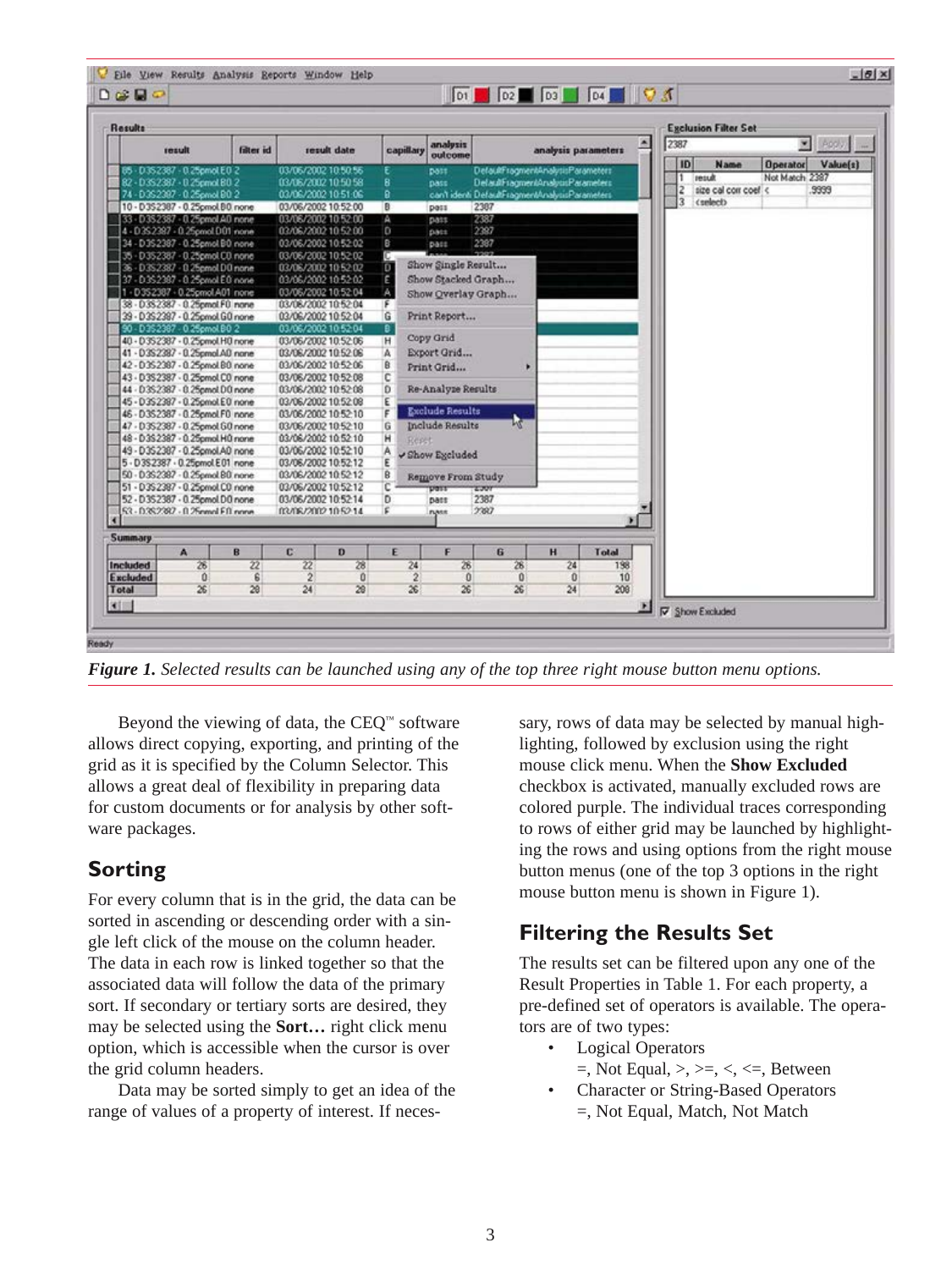| Table 2. Fragment List Column Fields     |                                   |  |  |  |  |
|------------------------------------------|-----------------------------------|--|--|--|--|
| <b>Abbreviated</b><br><b>Description</b> | <b>Full Description</b>           |  |  |  |  |
| abs frag amount                          | <b>Absolute Fragment Quantity</b> |  |  |  |  |
| allele ID                                | Allele ID                         |  |  |  |  |
| allele match qual                        | Allele ID Confidence              |  |  |  |  |
| clstr area (rfu x mm)                    | <b>Cluster Area</b>               |  |  |  |  |
| comment                                  | <b>User Comment</b>               |  |  |  |  |
| dye                                      | Dye color                         |  |  |  |  |
| est frag size (nt)                       | <b>Estimated Fragment Length</b>  |  |  |  |  |
| filter ID                                | Filter ID                         |  |  |  |  |
| frag size not est                        | No Fragment Size Estimated        |  |  |  |  |
| locus name                               | Locus                             |  |  |  |  |
| mig time (min)                           | Average Migration Time            |  |  |  |  |
| minus A peak                             | Minus A                           |  |  |  |  |
| mobility (cm^2/Vs)                       | Mobility                          |  |  |  |  |
| no alleles found                         | no alleles found                  |  |  |  |  |
| num pks in clstr                         | <b>Cluster Size</b>               |  |  |  |  |
| pk area (rfu x mm)                       | Peak Area                         |  |  |  |  |
| pk assym                                 | Peak Asymmetry                    |  |  |  |  |
| pk clstr ht order                        | Peak Cluster Height Rank          |  |  |  |  |
| pk eff                                   | Efficiency                        |  |  |  |  |
| pk height (rfu)                          | Peak Height                       |  |  |  |  |
| pk width (mm)                            | Peak Width                        |  |  |  |  |
| plus A pk                                | Plus A                            |  |  |  |  |
| quant std                                | Quantitation Standard             |  |  |  |  |
| rel frag amount                          | <b>Relative Fragment Quantity</b> |  |  |  |  |
| res/base $(1/nt)$                        | Specific Resolution               |  |  |  |  |
| result edited                            | Edited                            |  |  |  |  |
| RN                                       | <b>Result Name</b>                |  |  |  |  |
| sep method date/time                     | Date Method Modified              |  |  |  |  |
| separation method                        | Separation Method                 |  |  |  |  |
| size highlim (nt)                        | Confidence Interval Upper         |  |  |  |  |
| size limits not est                      | No confidence interval            |  |  |  |  |
| size lowlim (nt)                         | Confidence Interval Lower         |  |  |  |  |
| size std                                 | <b>Size Standard</b>              |  |  |  |  |
| spurious peak                            | Spurious Peak                     |  |  |  |  |
| std frag size (nt)                       | <b>Standard Size</b>              |  |  |  |  |
| stutter peak                             | <b>Stutter Peak</b>               |  |  |  |  |
| too many alleles                         | Too many alleles                  |  |  |  |  |
| unknown allele                           | Unknown allele                    |  |  |  |  |

Below is a short list of possible criteria a user may want to use to organize and filter results:

- All results collected on a certain date
- All results analyzed on a certain date
- All results separated with a certain separation method
- All results analyzed with a certain analysis parameter set
- All results with only 2 of 4 possible dyes present
- All results with too much signal in dye 4.
- All results with ideal separation current values

The properties are accessed by clicking the <select> cell in the Filter set area (Figure 4). After selecting the correct operator and value, the software will *exclude* results that fit the filter criteria. Filter-excluded results, when displayed, are colored teal (Table 3). Each filter element in the collective filter set is executed sequentially, so that Filter sets can be tailored to the exact needs of the experiment. The same elements can be repeated with different operators and values to include rather than exclude results with values within a specified range. For example, to include all samples that were collected in February 2002, the following exclusion filter elements would be used:

sample date  $< 2/1/02$ sample date  $> 2/28/02$ 

Each element or property of the filter set is assigned a number, called the filter ID, which is a dynamic part of the filter set. The filter ID number is used to view how each result was excluded. The filter ID property is a selectable column of the result set, and can be sorted. The filter ID column is especially useful to tune filters so that valuable data is not excluded. The summary of included and excluded results is tabulated by capillary at the bottom of the Result Set Grid (Figures 1 and 4).

## *Table 3. Shading Color Codes for Data that Has Been Included or Excluded Included samples have black text with light shading (none or gray) while excluded fragments have white text with dark shading*

*(teal or purple).*

| <b>State</b>                                   | <b>Shading Color</b> | <b>Options Available</b>           |
|------------------------------------------------|----------------------|------------------------------------|
| Normal                                         | None                 | Filter exclusion, manual exclusion |
| <b>Excluded By Filter</b>                      | Teal                 | Remove filter, manual inclusion    |
| <b>Excluded by Manual Selection</b>            | Purple               | Reset                              |
| Included by Manual Selection (Filter Override) | Gray                 | Reset                              |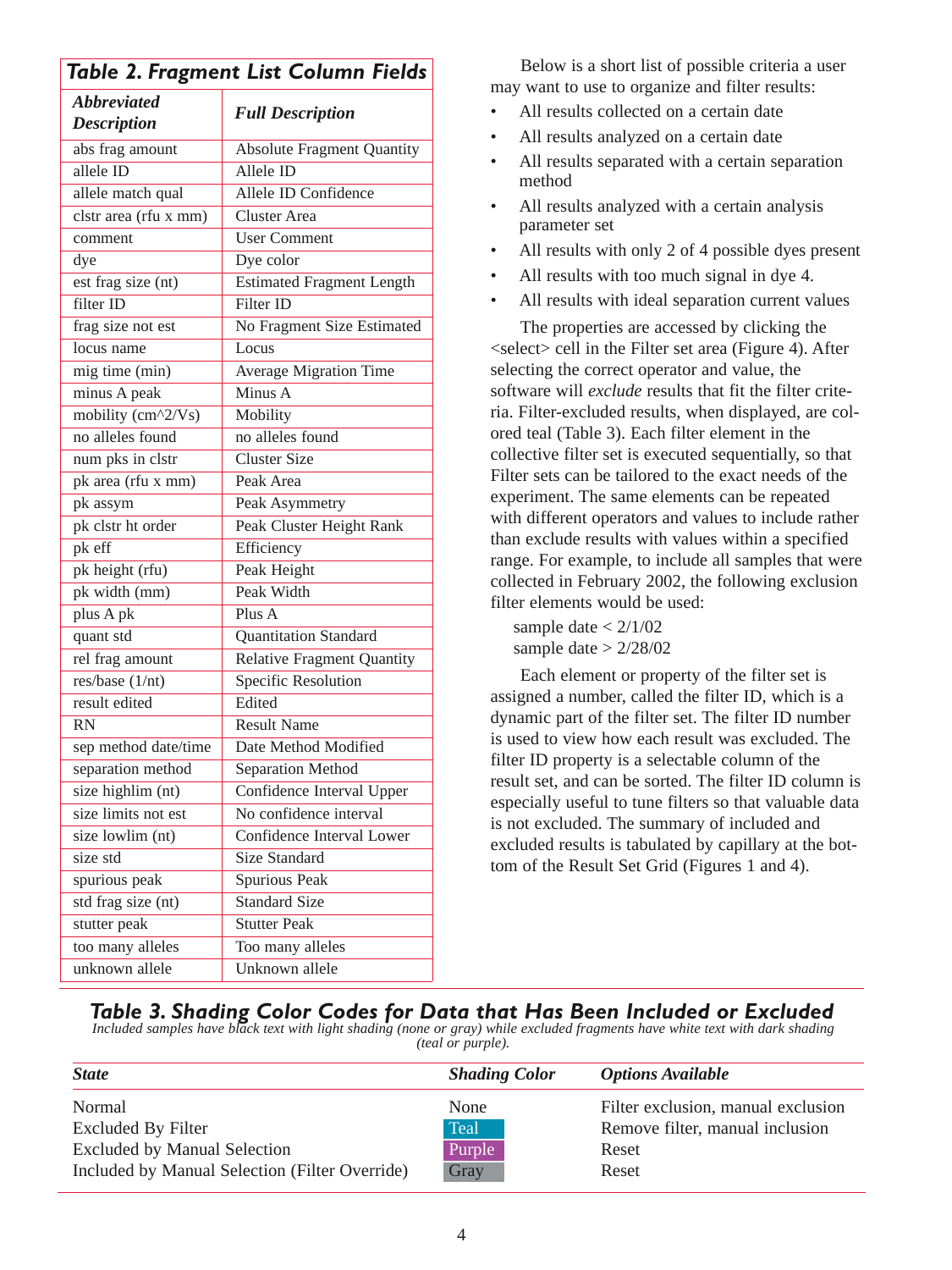

*Figure 2. Column Selector for the Results Set. Unselected properties are categorized in folders on the left.*



*Figure 3. Column Selector for the Fragment List. Unselected properties are categorized in folders on the left.*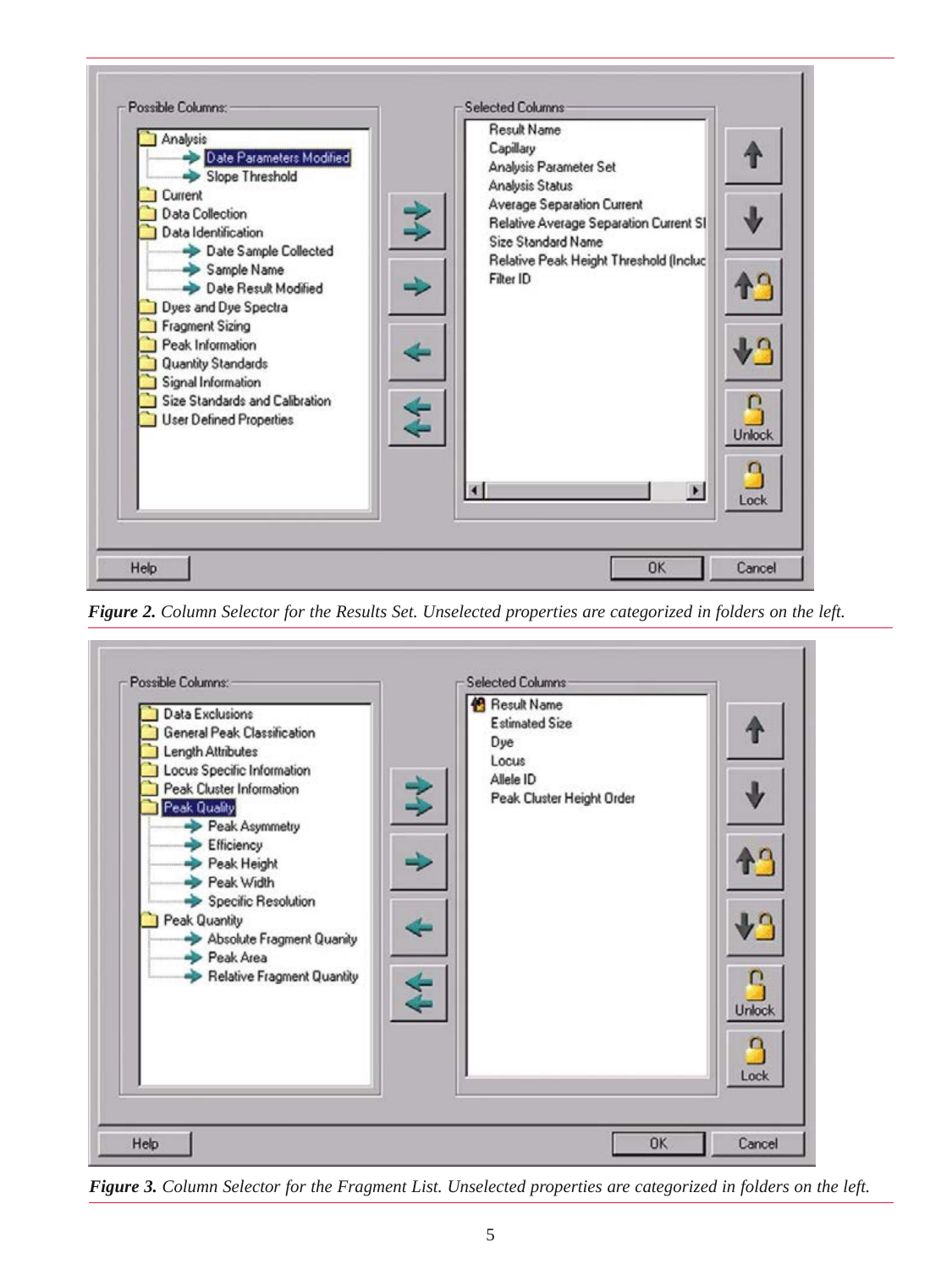| <b>Results</b>                   |                                    |                         |                                     |            |                      |                  |      | <b>Exclusion Filter Set</b>         |                |          |                            |
|----------------------------------|------------------------------------|-------------------------|-------------------------------------|------------|----------------------|------------------|------|-------------------------------------|----------------|----------|----------------------------|
| result                           | D4 fragments<br>unsized            | D3 tragments<br>unsized | D2 fragments<br>unsized             | filter id. |                      | ۰<br>result date | 2387 |                                     |                |          | $\frac{1}{\sqrt{2}}$ Accly |
| 1 - D352387 - 0.25pmol.A01 No    |                                    | No                      | No                                  | none       | 03/07/2002 18:47:14  |                  |      | ID<br>Name                          | Operator       | Value(s) |                            |
| 13 - D3S2387 - 0.25pmol.E.O.No   |                                    | No                      | No                                  | none       | 03/07/2002 18:47:12  |                  |      | <b>Bueno</b>                        | Not Match 2387 |          |                            |
| 12 - D3S2387 - 0.25pmol.DO No    |                                    | No                      | No                                  | none       | 03/07/2002 18:47:12  |                  |      | ž<br>leos nos les esti              |                | 9999     |                            |
| 11 - D3S2387 - 0.25pmol CO No    |                                    | No                      | No                                  | none       | 03/07/2002 18:47:12  |                  |      | $\overline{\mathbf{3}}$<br>crelecty |                |          |                            |
| 10 - D352387 - 0.25pmol.BO No    |                                    | No                      | No                                  | none       | 03/07/2002 18:47:12  |                  |      | <b>Contact: T</b>                   |                |          |                            |
| 16 - D352387 - 0.25pmol H0 No    |                                    | No                      | No                                  | none       | 03/07/2002 18:47:10  |                  |      | % peaks asyn.                       |                |          |                            |
| 15 - D3S2387 - 0.25pmol GO No    |                                    | No                      | No                                  | none       | 03/07/2002 18:47:10  |                  |      | User Amplifier-<br>analysis outco   |                |          |                            |
| 14 - D352387 - 0.25pmol.F0 No    |                                    | No                      | No                                  | none       | 03/07/2002 18:47:10  |                  |      | analysis parar                      |                |          |                            |
| 18 - D352387 - 0.25pmol.B0 No    |                                    | No                      | No                                  | none       | 03/07/2002 18:47:08  |                  |      | analysis parar                      |                |          |                            |
| 17 - D3S2387 - 0.25pmol.AD No.   |                                    | No                      | No                                  | none       | 03/07/2002 18:47:08  |                  |      | avg current in                      |                |          |                            |
| 16 - D352387 retry.D01 01 No     |                                    | No                      | No                                  | none       | 03/07/2002 18:47:08  |                  |      | сардагу                             |                |          |                            |
| 16 - D352387 retry D01_02 No     |                                    | No                      | No                                  | none       | 03/07/2002 18:47:08  |                  |      | channel 1 ba:                       |                |          |                            |
| 20 - D3S2387 - 0.25pmol DO No    |                                    | No                      | No                                  | none       | 03/07/2002 18:47:06  |                  |      | channel 1 ov-<br>channel 1 mm       |                |          |                            |
| 2 - D352387 - 0.25pmol.B01 No    |                                    | No.                     | No                                  | none       | 03/07/2002 18:47:06  |                  |      | channel 2 ba                        |                |          |                            |
| 19 - D352387 - 0.25pmol CO No    |                                    | No                      | No                                  | none       | 03/07/2002 18:47:06  |                  |      |                                     |                |          |                            |
| 24 - D352387 - 0.25pmol.H0 No    |                                    | No                      | No                                  | none       | 03/07/2002 18:47:04  |                  |      |                                     |                |          |                            |
| 23 - D3S2387 - 0.25pmol GO No    |                                    | No                      | No                                  | none       | 03/07/2002 18:47:04  |                  |      |                                     |                |          |                            |
| 22 - D3S2387 - 0.25pmol.FO.No    |                                    | No                      | No                                  | none       | 03/07/2002 18:47:04  |                  |      |                                     |                |          |                            |
| 21 - D352387 - 0.25pmol EO No    |                                    | No.                     | No                                  | none       | 03/07/2002 18:47:04  |                  |      |                                     |                |          |                            |
| 28 - D352387 - 0.25 and D0 No.   |                                    | No                      | No                                  | none       | 03/07/2002 18:47:02  |                  |      |                                     |                |          |                            |
| 27 - D3S2387 - 0.25pmol CO No    |                                    | No                      | No                                  | none       | 03/07/2002 10:47:02  |                  |      |                                     |                |          |                            |
| 26 - D352387 - 0.25pmol.BD No    |                                    | No                      | No                                  | none       | 03/07/2002 10:47:02  |                  |      |                                     |                |          |                            |
| 25 - 035 2397 - 0.25 anol A0 No  |                                    | No                      | No                                  | none       | 03/07/2002 10:47:02  |                  |      |                                     |                |          |                            |
| 29 - D3S2387 retry E05 010 No    |                                    | No                      | No                                  | none       | 03/07/2002 18:47:00  |                  |      |                                     |                |          |                            |
| 29 - 0352387 retry E05 020 No    |                                    | No                      | No                                  | none       | 03/07/2002 18:47:00  |                  |      |                                     |                |          |                            |
| 29 - D352387 - 0.25pmol.EO No    |                                    | No                      | No                                  | none       | 03/07/2002 18:47:00  |                  |      |                                     |                |          |                            |
| 3 - D352387 retry D05 020 No     |                                    | No                      | No                                  | none       | 03/07/2002 18:46:58  |                  |      |                                     |                |          |                            |
| 3 - D.35.2387 - 0.25 and CO1 No. |                                    | No                      | No                                  | none       | 03/07/2002 18:46:58  |                  |      |                                     |                |          |                            |
| 29 new Alcohn - 0.352287 + No.   |                                    | No.                     | N <sub>n</sub>                      | nnne       | 03/07/2002 18:46:58  |                  |      |                                     |                |          |                            |
| <b>Summary</b>                   |                                    |                         |                                     |            |                      |                  |      |                                     |                |          |                            |
| B<br>A<br>鸾<br><b>Included</b>   | c<br>$\overline{\mathbf{z}}$<br>22 | E<br>o<br>薀             | F<br>$\overline{\mathbf{24}}$<br>26 | G<br>28    | н<br>$\overline{24}$ | Total<br>198     |      |                                     |                |          |                            |
| <b>F</b> xcluded<br>$\Omega$     | g                                  | $\mathbf{0}$            | $\overline{2}$<br>$\mathbf{0}$      | 0          | n                    | 10               |      |                                     |                |          |                            |
| 26<br>Total                      | $\overline{\mathbf{2}}$<br>24      | 28                      | 26                                  | 26         |                      |                  |      |                                     |                |          |                            |
|                                  | 28                                 |                         | 26                                  |            | 24                   | 208              |      |                                     |                |          |                            |



| $D \rightarrow P$ of $D2$ $D3$              |     | D4             | $\blacksquare$ $\blacksquare$ $\blacksquare$ |                       |                          |            |                 |                               |   |                                                                                               |
|---------------------------------------------|-----|----------------|----------------------------------------------|-----------------------|--------------------------|------------|-----------------|-------------------------------|---|-----------------------------------------------------------------------------------------------|
| <b>Fragments:</b>                           |     |                |                                              |                       |                          |            |                 |                               |   | <b>Exclusion Filter Set</b>                                                                   |
| FIN                                         | dye | locus name     | allele ID                                    | est frag<br>size (nt) | atteter<br>match<br>qual | filter ID  | num pice        | pk cletr<br>in clatr ht order | 드 | 固<br>New Fragment Filter Set 2<br>Apply<br> 1D <br><b>Name</b><br>Value(s)<br><b>Operator</b> |
| 1-D352367-0.25pmol.A01_02030611             |     | 02 2307        | 200                                          | 200.56                |                          | 32.00 none |                 |                               |   | Not Equal D2<br>T.<br>dye                                                                     |
| 1-0352367-0.25pmol.A01_02030611             |     | 02 2307        | 204                                          | 204.68                |                          | 27.45 none |                 |                               |   | $\frac{2}{3}$<br>allele ID<br>٠                                                               |
| 13-D352307-0.25pmol.E02_0203061             |     | DR 2307        | 176                                          | 176.34                |                          | 32.35 none | ø               |                               |   | $\overline{\mathbf{z}}$<br><telet></telet>                                                    |
| 14 - D3S2387 - 0.25pmol.F02 0203061         |     | DR 2387        | 184                                          | 184.47                |                          | 33.40 none | 10 <sub>1</sub> | п                             |   | creleco<br>m                                                                                  |
| 14 - D352387 - 0.25pmol F02 0203061         |     | DR 2387        | 188                                          | 188.51                |                          | 33.18 none | 10              | 4                             |   | abs frag amount                                                                               |
| 15 - D3S2387 - 0.25pmol G02 0203061 02 2387 |     |                | 176                                          | 176.40                |                          | 33.38 none | $\overline{3}$  | ٦                             |   | allele ID                                                                                     |
| 15 - D3S 2397 - 0.25pmol 502 0203061        |     | 08 2387        | 180                                          | 180.43                |                          | 32.86 none | ğ.              | đ                             |   | allele match c                                                                                |
| 16 - D3\$2307 retty.D01 01053114(-21)       |     | 82 2307        | 100                                          | 190.49                |                          | 33.10 none | 9               |                               |   | club area (ma)<br>comment                                                                     |
| 16 - D352387 retry.D01_020306110P           |     | 08 2307        | 100                                          | 190.49                |                          | 33.10 none | $\overline{9}$  |                               |   | dye                                                                                           |
| 17-D352387-0.25pmol.A03_0203061             |     | 08 2307        | 176                                          | 176.42                |                          | 32.68 none | 4               |                               |   | est hag see fr                                                                                |
| 17 - D3S2307 - 0.25pmol.A03 0203061         |     | 02 2307        | 192                                          | 192.60                |                          | 32.78 none | 3               |                               |   | hag size not e                                                                                |
| 18 - D3S2387 - 0.25pmol.803 0203061         |     | DR 2387        | 184                                          | 184.41                | 32.29 none               |            | 3               |                               |   | locus name                                                                                    |
| 18 - D3S2387 - 0.25 cm 803 0203061          |     | D2 237         | 200                                          | 200.82                |                          | 22.11 none | 5               |                               |   | mig time (min)                                                                                |
| 19 - D352387 - 0.25pmol C03 0203061         |     | 08 2387        | 180                                          | 180.41                |                          | 32.37 none | ÷               |                               |   | minus A peak.                                                                                 |
| 19 - D352387 - 0.25pmol C03 0203061         |     | 02 2387        | 196                                          | 196.71                |                          | 25.42 none | 6               |                               |   |                                                                                               |
| 2-D352307-0.25pmol.B01_02030611             |     | 08 2307        | 100                                          | 100.69                |                          | 26.48 none | 5               |                               |   |                                                                                               |
| 2-D352307-0.25pmol.DOI_02030611             |     | 08 2307        | 200                                          | 200.97                |                          | 16.40 none | 6               |                               |   |                                                                                               |
| 20 - D352307 - 0.25pmol.D03 0203061         |     | 02 2387        | 184                                          | 184.47                |                          | 33.12 none |                 |                               |   |                                                                                               |
| 20 - D3S2387 - 0.25pmol.D03 0203061         |     | 08 2387        | 200                                          | 200.35                |                          | 28.70 none | ä               |                               |   |                                                                                               |
| 21 - D3S2387 - 0.25pmol E03 0203061         |     | DE 2387        | 192                                          | 192.49                |                          | 30.44 none | 8               |                               |   |                                                                                               |
| 22 - D3S2387 - 0.25pmol F03 0203061         |     | DE 2387        | 192                                          | 192.37                |                          | 25.17 none |                 |                               |   |                                                                                               |
| 22 - D352387 - 0.25pmol F03_0203061         |     | <b>BN</b> 2387 | 200                                          | 200.37                | 29.85 none               |            | s               |                               |   |                                                                                               |
| 23-D352387-0.25pmol G03_0203061             |     | 02 2387        | 184                                          | 184.47                |                          | 33.39 none | 5               |                               |   |                                                                                               |
| 23 - D3S 2387 - 0.25pmol G03 0203061-       |     | DB 2307        | 200                                          | 200.03                |                          | 21.72 none |                 |                               |   |                                                                                               |
| 24 - D 35 2307 - 0.25pmol H03 0203061       |     | 08 2307        | 176                                          | 176.42                |                          | 33.27 none |                 |                               |   |                                                                                               |
| 24 - D352387 - 0.25pmol H03 0203061         |     | 02 2307        | 200                                          | 200.42                |                          | 31.76 none | ٦               |                               |   |                                                                                               |
| 25 - D3S2387 - 0.25pmol.A04 0203061         |     | DS 2307        | 184                                          | 184.54                |                          | 32.11 none | 7               |                               |   |                                                                                               |
| 25 - D 35 2387 - 0.25pmol.A04 0203061       |     | DE 2387        | 188                                          | 188.82                |                          | 21.19 none |                 |                               |   |                                                                                               |
| 26 - 0352387 - 0.25pmol.804 0203061         |     | <b>D2</b> 2387 | 176                                          | 176.38                |                          | 33.23 none | 9               |                               |   |                                                                                               |
| 26 - D352387 - 0.25pmol B04 0203061         |     | DR 2387        | 180                                          | 180.39                |                          | 31.59 none | ğ               | ٠                             |   |                                                                                               |
| 27 - D3S 2387 - 0.25pmol C04_0203061        |     | DR 2387        | 172                                          | 172.32                |                          | 26.68 none | 7               | ĥ.                            |   |                                                                                               |
| 27 - D352387 - 0.25pmol C04 0203061         |     | DN 2307        | 176                                          | 176.33                | 32.17 none               |            | 7               |                               |   |                                                                                               |
| 27 - D 35 2307 - 0.25pmol C04 0203061       |     | DB 2307        | 196                                          | 196.30                |                          | 31.68 none | 6               | 6                             |   |                                                                                               |
| 27 - D352387 - 0.25pmol.C04 0203061         |     | 02 2307        | 200                                          | 200.37                |                          | 29.81 none | g.              |                               |   |                                                                                               |
| 28-D3S2387-0.25pmol.D04_0203061             |     | DR 2307        | 204                                          | 204.38                | 31.13 none               |            | ø               |                               |   |                                                                                               |
| 28-D352387-0.25pmol.D04_0203061 32 2387     |     |                | 208                                          | 208.46                | 29.37 none               |            | ₿               | 4                             |   |                                                                                               |
| 49-14039-1-120-2                            |     |                | <b>AGGS</b>                                  | 100.00                | 00.66                    |            |                 |                               |   | <b>F</b> Show Excluded                                                                        |

*Figure 5. Building a Fragment List Filter Set.*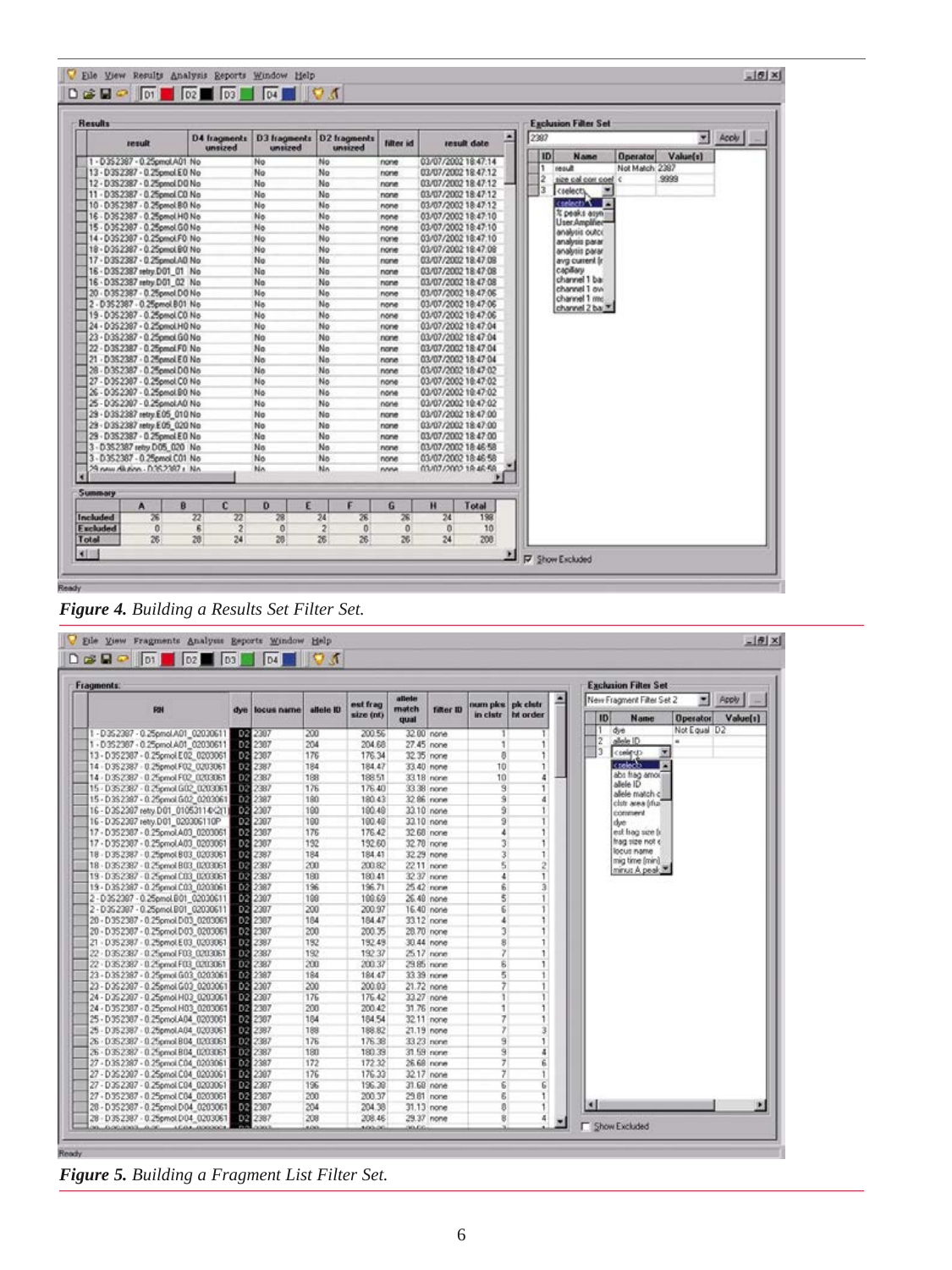## **Filtering the Fragment List**

The fragment list is generated from all results that are included in the study. The Fragment List set can be filtered upon any one of the fragment properties in Table 2. Whereas the Results Properties are characteristics of the complete results (groups of fragments), the properties of individual fragments are naturally distinct. The properties are accessed by pressing on the <select> button in the Filter set area (Figure 5).

The possible criteria a user may want to use to organize fragments may be:

- All fragments of a specific dye color
- All fragments of a specific size range
- All fragments above a specific height
- All fragments that have been identified to be part of a specific locus
- All fragments with identified alleles
- All fragments identified as unknown alleles
- All fragments that are one of too many alleles identified at a locus
- All fragments with peaks wider than a specified width

## **User-Defined Properties**

There are some instances where important properties of results or fragments need to be assigned to data after it has been collected and passed through primary analysis. A good example is the assignment of pedigree data to results that are destined for linkage analysis. The information can be entered during sample plate setup, but it may also be entered into the Results Set Grid in the following way:

- 1. Create a new User-Defined Property Field (Figure 6)
	- a. Launch a single sample view from any result in the study
	- b. Go to the Property Set tab
	- c. Right-click on the Property column header
- d. Select **Insert a Property** by left-clicking with the mouse
- e. Enter the Property Field Name
- f. Enter a value (optional)
- 2. Save the Study
- 3. Launch the Column Selector
- 4. Select the new Property from the User Defined Properties Folder, and position it for easy viewing
- 5. Sort the results in a manner so that the values are easily entered
- 6. Enter values

*Note: Copying and pasting are allowed for one cell at a time.*

User-Defined Properties can be sorted and filtered in the same way as all the other systemdefined properties.

## **Removal of Filters**

Individual filter elements can be removed by highlighting them in the Filter Set and selecting **Remove Selected Filter(s)** from the right-mouseclick menu. Alternatively, if the filtered column is displayed in the grid, the user may select **Remove Column Filter** from the right-mouse-click menu when the mouse is in the header region of that specific column. To remove all filters quickly, create or apply a blank Filter Set.

## **Managing Filter Sets**

Filter Sets may be created and renamed using the Filter Set Manager which is accessed by pressing the [...] in the Exclusion Filter region of the Results Set (Figure 7). It is strongly recommended that the Filter Sets be given descriptive names shortly after they are created, and that a blank Filter Set be named to quickly undo the actions of custom Filter Sets. Filter Sets are applied automatically upon selection, but the [Apply] button must be used if edits are made to the current Filter Set.



*Figure 6. Creating a new property for association with results. The Insert Property option appears by right clicking with the cursor over the Property Header. A specific value may be entered for this result. After creating the new user specified property, values can be entered for all results in the Result Set grid.*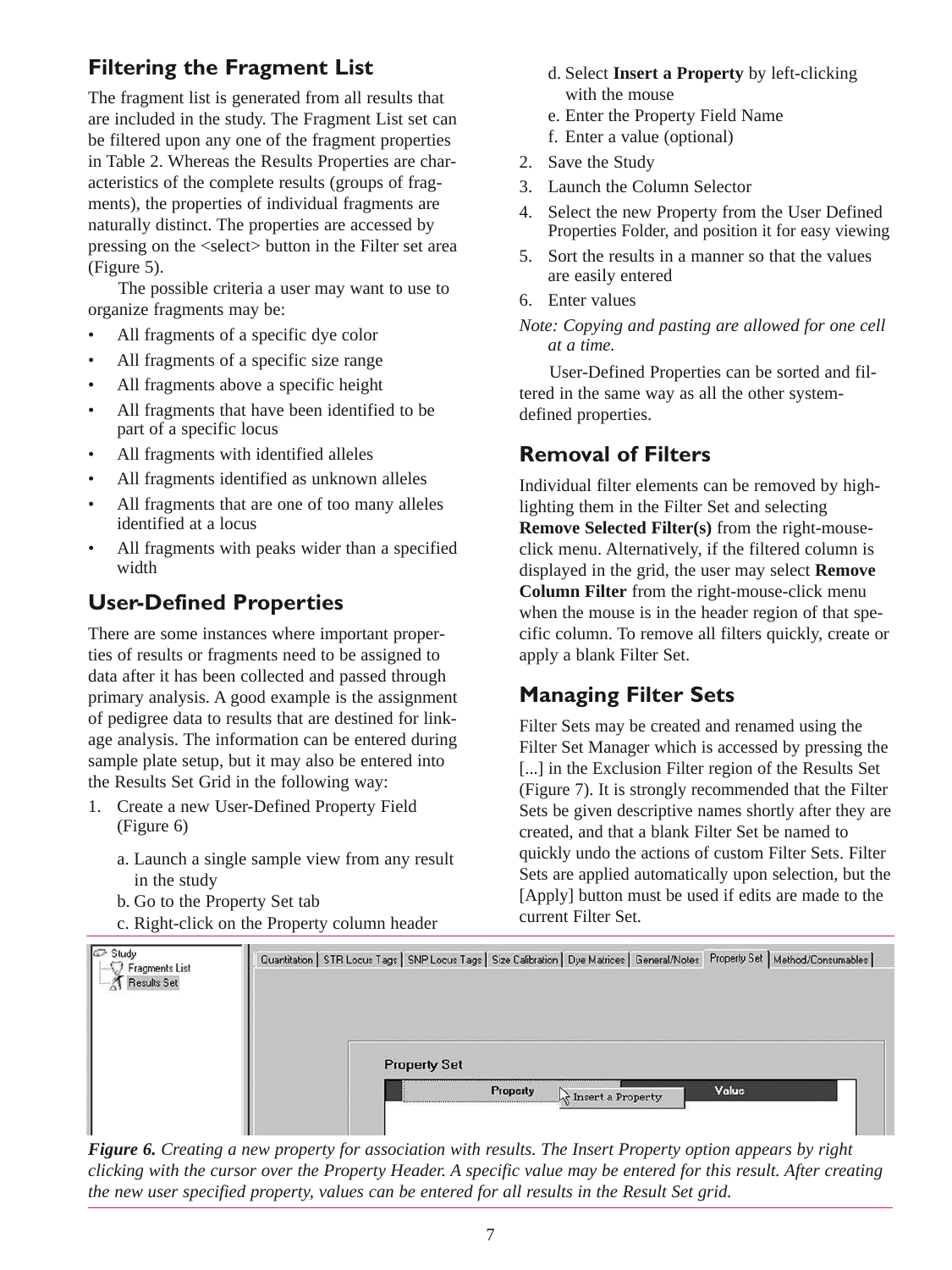

*Figure 7. The Filter Set Manager. Named Filter Sets may be created, renamed, or removed.*

## **Persistence of Filter Sets and Study Management**

Filter sets for both the Results Set and the Fragment List dynamically affect the data that is included in a study. In addition, all filter sets in the active database are available for use by all studies of the database. Therefore, to preserve the state of a Study's data content, it is useful to use the **Save Study As…** function to isolate a Study that has been completed. To limit the amount of unnecessary data in the new Study, excluded results can be highlighted and removed using the **Remove from Study** option from the File menu.

## **Practical Implementation of Filters for Minimum Acceptable Data Quality**

With so many sample properties to review, is there a practical filter set which will recognize those samples that are most likely to be problematic? First, all samples must pass primary analysis, which is indicated in the analysis status column. Samples with serious current problems are the most likely to have missing data. This will be reflected in the electrical current values and the absence of an expected number of size standards. A simple, first-pass quality exclusion filter would look like this:

| ID | Name                         | Operator  | Value  |
|----|------------------------------|-----------|--------|
|    | analysis outcome             | Not Equal | pass   |
|    | current chng $(\frac{M}{m})$ |           | $-0.2$ |
| 3  | current noise $(\% )$        |           |        |

Beyond the initial filter, a user simply has to review the available filterable properties to see if one or more will be critical in the evaluation of the data.

## **Conclusion**

The CEQ 8000 Genetic Analysis system software provides over 100 different filterable properties that can be mapped to the User's personal style to automatically review and organize his or her data. The software not only segregates data that does not meet the quality standards of the investigation but provides a flexible means of temporarily putting aside data that does not contribute to the current stage of the data analysis process.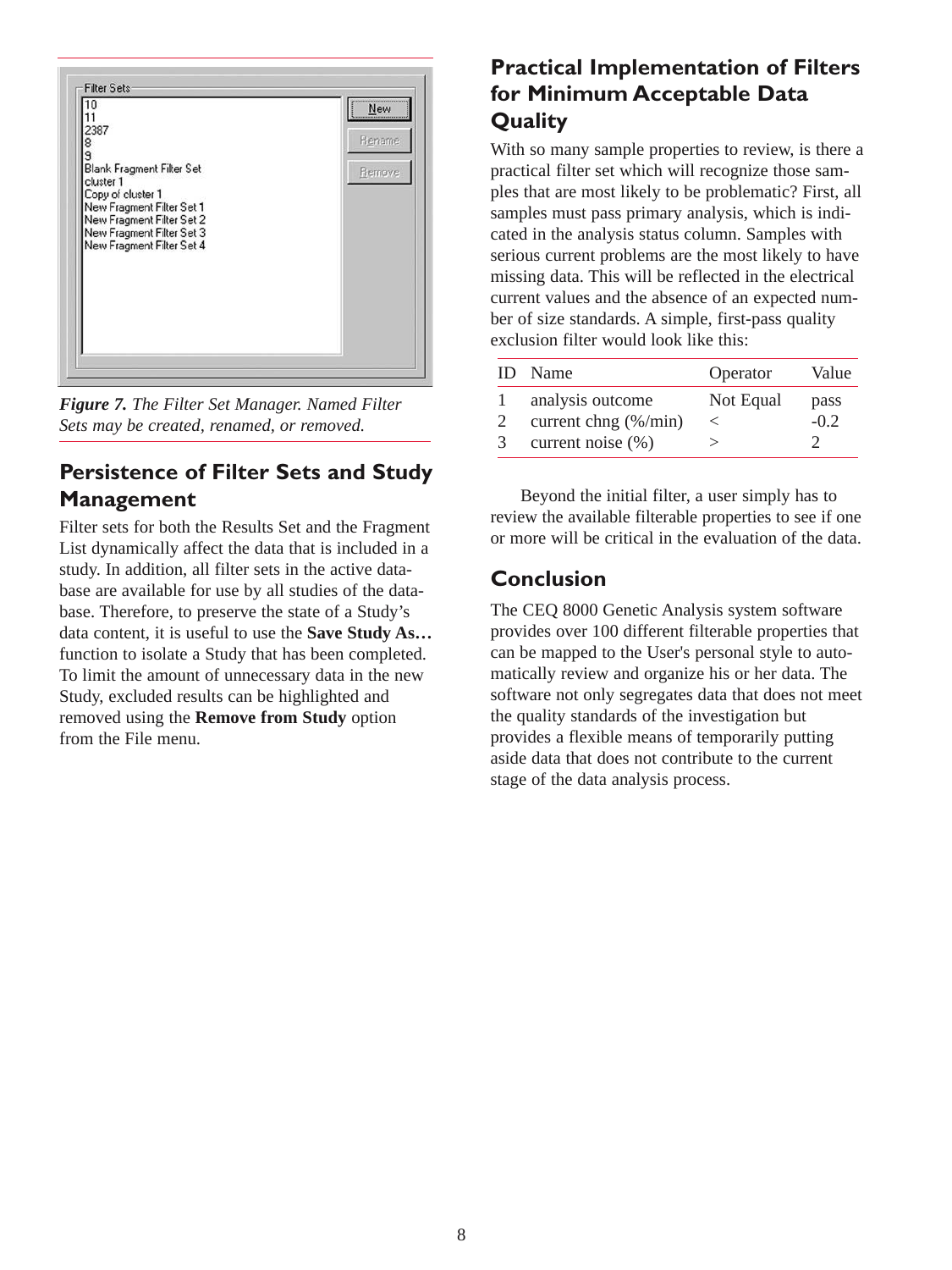## *APPENDIX A*

## **Definitions for Selected Results Set Variables**

## *General Result Information*

#### **Baseline**

Each of the four channels will have a slightly different baseline level, with channels 1 and 3 (default trace colors blue and black) generally higher than channels 2 and 4. If baseline relative fluorescence units (RFU) are higher than 10,000 RFU in the raw data of any of the channels, sensitivity of the system to low abundance fragments will be reduced. The sensitivity is inversely proportional to the baseline noise.

#### **Overrange**

The optical detection system of the CEQ™ becomes non-linear above 100,000 raw data RFU and truncates raw data above 131,000 RFU due to limits of the optical detector. Signals above 100,000 may not be perfectly corrected for crosstalk, leaving signal behind that might be mistaken for real fragments.

#### **RMS Noise**

Noise expressed as the standard deviation of the observed baseline versus the normalized (flattened) baseline.

### **Relative Peak Height Threshold**

The CEQ software identifies the two tallest peaks in each sample in each of the four dye colors. The user has the option during primary analysis to include all peaks above a percent height relative to the second tallest peak. This fraction is referred to as the relative peak height threshold.

#### **Number of size standards not found/Number of calibration size standards not found**

The number of size standards not found is the number of standards added to the sample minus the number of standards observed in the sample. Size standards may be missing if the separation time is too short for all of them to be observed. However, missing size standards could also be due to electrical current problems that retard the migration of all of the fragments of a run.

In setting up the analysis parameters, the user has the option of specifying subsets of available size standard fragments to be used in establishing the standard curve for each run. The subset becomes the new expected number of size standards, and any number smaller than the subset is recorded as the number of calibration size standards not found.

## *Fragment Quality*

#### **Broad peaks**

Broad peaks are defined as peaks that are wider than 5/3 the half-height width of the nearest size standard in the same result. The presence of broad peaks generally indicates the presence of excess dye contaminants, some of which may be bound to sample components.

#### **Spiky Peaks**

Spiky peaks are defined as peaks that are narrower than 2/3 the half-height width of the nearest size standard in the same result. The presence of spiky peaks generally indicates the presence of sample contaminants.

## *Electrical Current Information*

#### **Relative Average Separation Current Slope**

Ideally, after ramping up to full separation voltage, separation currents would remain constant (slope of 0). However, separation currents often decline slightly during CEQ™ separations. Decreases greater (more negative) than -0.2%/min may indicate a current abnormality in the run, shortening the effective separation of fragments.

#### **Relative Standard Deviation of Separation Current**

Also known as current noise, separation current tends to fluctuate slightly throughout the CEQ separation. Expected noise values are less than 2%. Fluctuations greater than 2% may indicate a current abnormality in the run, shortening the effective separation of fragments.

## *Sizing*

### **Fragments Sizing Calibration Range**

The CEQ will size all fragment between the smallest and largest size standards found after analysis of a separation. In addition, the software will extrapolate sizes 10% smaller than the 60-nt size standard and 10% larger than the largest size standard observed in the separation. The software will track the fragments outside the calibration range in two intervals (0-5% outside, and 5-10% outside). Fragments less that 5% outside the calibration range will have sizes and confidence intervals assigned,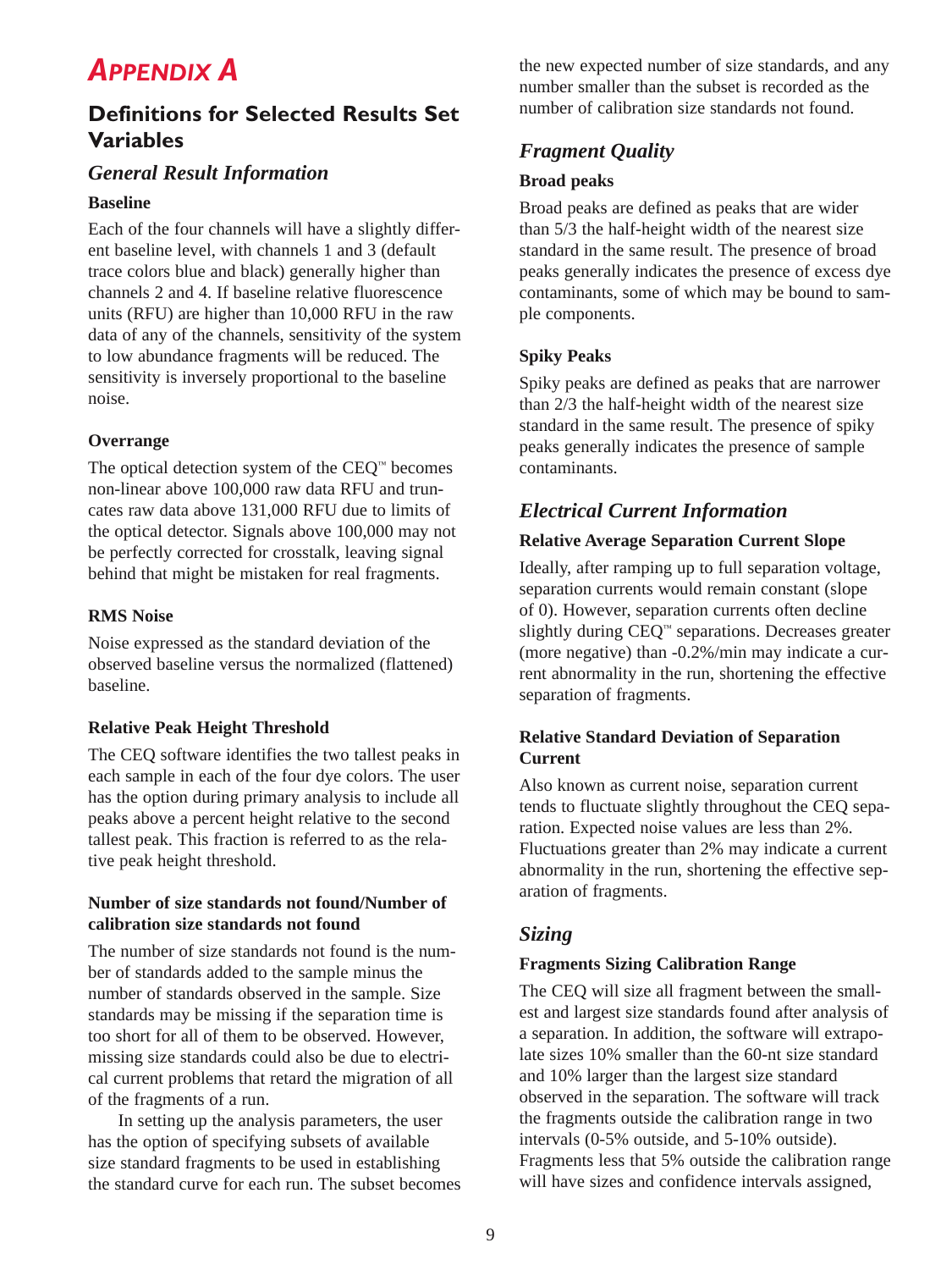while fragments between 5 and 10% outside the range will have size assignments only.

## **Size Calibration Correlation Coefficient**

The goodness of fit of the size standards to the user selected curve-fitting model is reflected in the Size Calibration Correlation Coefficient. Values <0.999 can be used to segregate rare separations where one or more of the size standards is shifted with respect to the others in the same run. The same shifting can be visualized by looking in the D1 channel in a binning analysis, or by viewing an Overlay Graph of the results.

### **Size Calibration Standard Deviation**

The Size Calibration Standard Deviation is the average of all the deviations (in nucleotides) of the actual standard sizes from the sizes predicted by the fitted curve. Size Calibration Standard Deviations are generally <0.5 nt.

## *Color Correction*

### **Dye spectra estimated from data/ Used system dye spectra**

In every analysis, the software attempts to recalculate the dye spectra by examining the crosstalk between each pair of channels. In rare instances, the software is unable to calculate the spectra. In this case, the system will use the user-specified system dye spectra, if they are available. For each analysis, one of the two choices above will be selected. The user has the option of forcing the analysis software to use system spectra.

## *APPENDIX B*

## **Definitions for Selected Fragment List Variables**

## *Sizing*

## **Confidence Interval Upper and Lower Bounds**

Fragment size confidence intervals are statistical estimates derived from the user-specified confidence level and the size calibration standard deviation. At a confidence level of 95% (default), the upper bound and lower bound are the high and low size limits, respectively, that are likely to contain 95% of observed values of the same fragment separated many times.

## **Mobility**

The mobility of a fragment is a measure of velocity of a charged species in an electric field divided by electrical field strength. While the migration time of a fragment will change when the run voltage is adjusted, the mobility estimate will remain constant.

## *Fragment Quality*

### **Peak Width, and Efficiency**

Peak Width and Efficiency and are interrelated values that reflect peak sharpness. Peak width is measured in mm, which reflects the baseline width of peaks as they pass the optical detection window. Under normal conditions, individual peaks range in width from  $\sim 0.5$  mm to 2.0 mm. The efficiency, or theoretical plate number, is a measure of peak width taking into account distance the peak has traveled in the separation. Good efficiencies range from 1,000,000 to 5,000,000.

### **Specific Resolution**

Specific Resolution is measured in 1/nt and combines the efficiency values with the selectivity (the ability to distinguish molecules that differ by 1 unit of size) of the separation system. Normal specific resolution values range from a low of 0.4 to a maximum of 1.5 (baseline resolved).

### **Peak Symmetry/Asymmetry**

Fragments separated on the  $CEQ<sup>m</sup>$  are usually symmetrical and readily fit to a Gaussian curve. Normal symmetry values range between -0.2 and 0.2, where a perfect symmetry value is 0. Lack of symmetry may indicate a capillary or gel problem.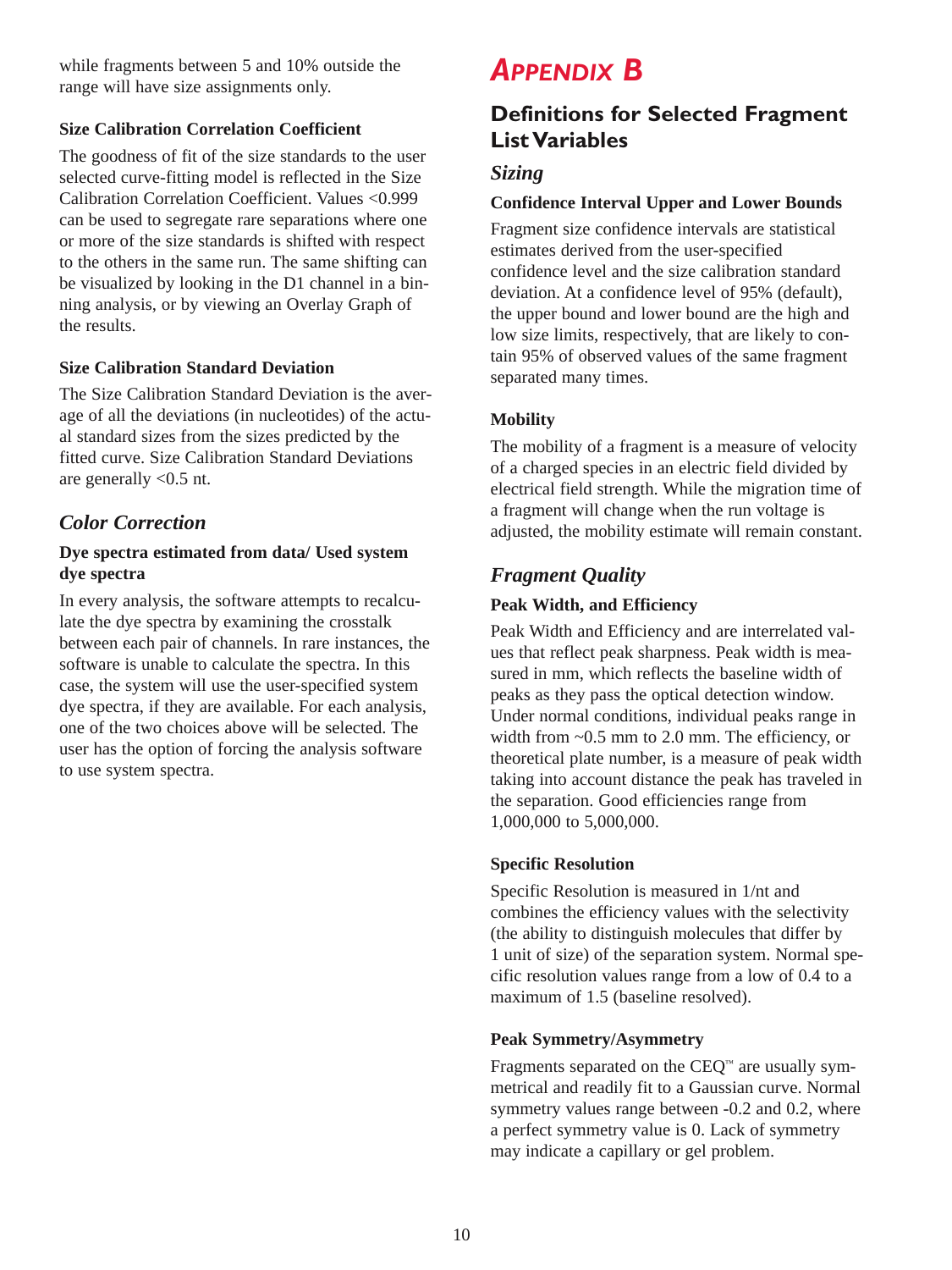## *Locus-Specific Information*

#### **Allele ID Confidence (match quality)**

Alleles are identified based on the proximity of an unknown fragment of a specific color to a fragment in an allele list of a locus tag. Both the new fragment and the fragment in the allele list have confidence intervals associated with them. The greater the overlap between the two confidence intervals, the greater the match quality. Allele ID match qualities have a system maximum of 40. Quality values are calculated as  $-10$  (log<sub>10</sub> error probability):

| Probability of Error | <b>Quality Value</b> |
|----------------------|----------------------|
| 10%                  | 10                   |
| $1\%$                | 20                   |
| $0.1\%$              | 30                   |

#### **Spurious Peak**

Spurious peaks are peaks that are above the Relative Peak height threshold, but below the user specified Spurious Peak height threshold. Peaks above the spurious peak height threshold will be labeled as known or unknown alleles.

#### **Stutter Peak**

A stutter peak is defined as a peak that is an integral repeat unit away from an STR allele peak but is below a user defined Relative Stutter Peak height threshold.

### **Too Many Alleles**

If the number of alleles (including unknown alleles) identified is more than the user-entered ploidy number, the software will register the state in the **Too many alleles** field.

### **Unknown Allele**

As an unknown allele, a peak must satisfy the following conditions:

- Must be same color and in the size range of a locus tag that was used during analysis
- Must not be identified as one of the alleles at that locus
- Must be larger than the Spurious peak height threshold

### **No Alleles FounSd**

If the no alleles are identified for a locus tag that is applied during primary data analysis, the software will register the state in the **No alleles found** field.

## *Fragment Quantity*

### **Peak Cluster Size, Area, and Height Order**

The software recognizes clusters as fragments of the same color in a single result that are not baseline resolved. The cluster size refers to the number of peaks that are in the same cluster as the peak in question, and the cluster area refers to the total area of the peak clusters in which the peak resides. The peak cluster height order identifies the relative peak height of the peak in its own cluster.

#### **Relative Fragment Quantity**

The relative fragment quantity is the fractional area that a peak constitutes of the total peak area of all sized peaks in the same color in a result.